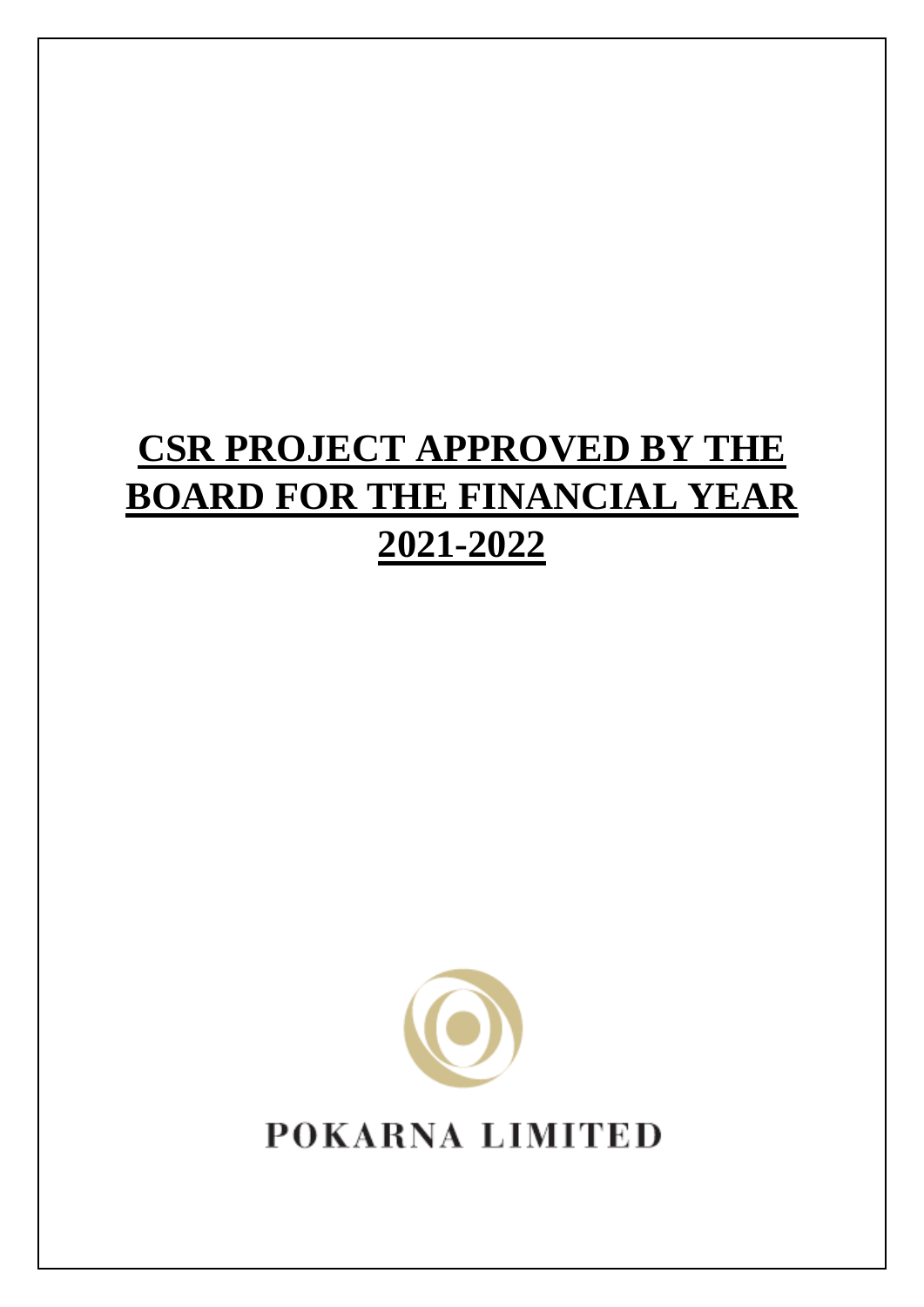

## **POKARNA CSR APPROVED PROJECTS FOR THE FINANCIAL YEAR 2021-2022**

## **A. Background:**

Our philosophy has always been that we are an integral part of the society within which we do business. This belief and idea has played a significant role in shaping our vision towards the communities we coexist with. Healthcare & sanitation, Education and Environment are our thrust areas for undertaking CSR projects.

The Community focused programmes of the Company aim at bringing about positive societal change.

The Company's CSR policy and initiatives outline the vision, mission, thrust areas and key requirements as per Schedule VII read with Section 135 of the Companies Act, 2013.

| S.<br>No.      | Area                               | <b>CSR Project &amp; Programmes</b>                                                                                                                                                                                          | <b>Manner</b><br><b>of</b><br><b>Execution</b><br><b>of</b><br><b>Projects</b><br>$\prime$<br>programme | <b>Modalities</b><br><b>of</b><br>utilization<br>funds<br>of<br>along<br>with<br>implementation<br>schedule for the project   |
|----------------|------------------------------------|------------------------------------------------------------------------------------------------------------------------------------------------------------------------------------------------------------------------------|---------------------------------------------------------------------------------------------------------|-------------------------------------------------------------------------------------------------------------------------------|
| $\mathbf{1}$   | <b>Education</b>                   | School<br>upgradation,<br>providing<br>and digital<br>notebooks, computers<br>facilities<br>educational<br>other<br>and<br>infrastructure<br>developments<br>like<br>provision of bus, etc., in the identified<br>schools.   | Direct<br>through<br><sub>or</sub><br>identified Partnering<br>organisation                             | Payment<br>Direct<br><b>or</b><br>contribution to identified<br>Partnering organisation<br>for implementation/ 3<br>years     |
| $\overline{2}$ |                                    | Free Education / Scholarships for<br>primary & secondary, technical<br>educations at the identified schools,<br>colleges $\&$ institutions                                                                                   | Direct<br><sub>or</sub><br>through<br>identified Partnering<br>organisation                             | Direct<br>Payment<br><sub>or</sub><br>contribution to identified<br>Partnering organisation<br>for implementation/ 3<br>years |
| $\overline{3}$ | <b>Skill</b><br><b>Development</b> | Promoting<br>employment-enhancing<br>skills,<br>vocation<br>employability<br>initiatives including<br>infrastructure<br>support and capacity building for<br>identified ITI's and other finishing &<br>training institutions | Direct<br>through<br><b>or</b><br>identified Partnering<br>organisation                                 | Direct<br>Payment<br><b>or</b><br>contribution to identified<br>Partnering organisation<br>for implementation/ 3<br>years     |
| $\overline{4}$ |                                    | Sponsoring quality paediatrics cardiac<br>care / surgeries for children from<br>economically disadvantaged families.                                                                                                         | Direct or<br>through<br>identified Partnering<br>organisation                                           | Direct<br>Payment<br><sub>or</sub><br>contribution to identified<br>Partnering organisation<br>for implementation/ 3<br>years |
| 5              | Healthcare &<br><b>Sanitation</b>  | Sponsoring infrastructure support for<br>health<br>public<br>/cancer<br>care/dialysis/malnutrition/mother &<br>child care.                                                                                                   | Direct<br>through<br><b>or</b><br>identified Partnering<br>organisation                                 | Direct<br>Payment<br><b>or</b><br>contribution to identified<br>Partnering organisation<br>for implementation/ 3<br>years     |
| 6              |                                    | Expanding healthcare in remote parts<br>of Telangana & Andhra Pradesh by<br>sponsoring Mobile Medical Units.                                                                                                                 | Direct or<br>through<br>identified Partnering<br>organisation                                           | Direct<br>Payment<br><sub>or</sub><br>contribution to identified<br>Partnering organisation<br>for implementation/ 3<br>vears |

## **B. List of Project Approved:**